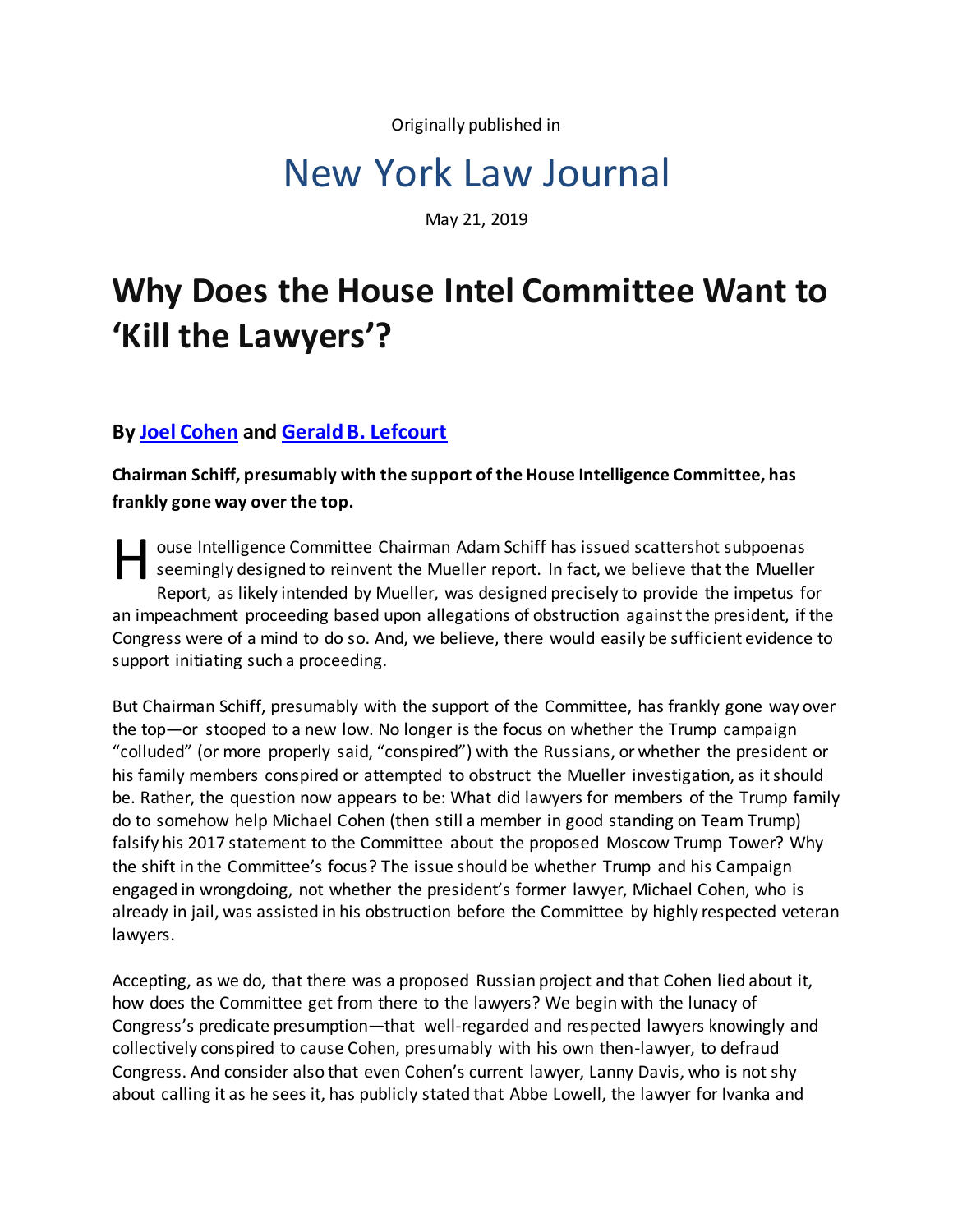Jared who has now been asked for privileged communications, would not knowingly participate in a criminal event. Indeed, while Congress issues subpoenas, neither the "cooperating" Cohen nor Davis suggest Lowell acted improperly. (The subpoenas to the lawyers, of course, seem to rest exclusively on the claims of Michael Cohen, an obviously vulnerable witness—not typically the kind of information that would warrant subpoenaing a lawyer, or indeed a group of lawyers. Importantly, as the May 21, 2019 edition of the Wall Street Journal reports (at p. A6), Mr. Lowell specifically emphasized in emails to Mr. Cohen's then attorney that any additions to Mr. Cohen's statement "should be accurate.")

But step back. Even if we assume, which seems reasonable, that Cohen lied, what is the Chair's basis, in his understandable enthusiasm to "get Trump," to try to "kill the lawyers" a la Henry VI's "Dick The Butcher"? The mere fact that counsel for those allegedly with first-hand knowledge of the events in question suggested language changes to Cohen's statement proves nothing. Nor does it provide a basis to believe that the lawyers did anything untoward, much less criminal. Not only is it perfectly reasonable for such language requests to have occurred, it is expected.

Further, let's assume for a moment that President Trump and his family members intended to influence Cohen to lie. Why does that argue that the appropriate way to get to the bottom of that is, in the first instance, to subpoena their lawyers? Not only is it unseemly, but it serves to undermine the sanctity of the attorney-client privilege, a bedrock principle of our legal system which serves to ensure that an individual's Constitutionally-guaranteed Sixth Amendment right to counsel (a right Congress seems unable or at least unwilling to appreciate), has meaning.

The privilege's purpose, according to Justice William Rehnquist, is "to encourage full and frank communications between attorneys and their clients … thereby promot[ing] broader public interests in the observance of law and administration of justice." And, it "recognizes that sound legal advice or advocacy serves public ends and such advice or advocacy depends upon the lawyer's being fully informed by their client." Even accepting that there is a crime-fraud exception to the privilege (i.e., there is no privilege when communications are used to further a crime or fraud), there is to our knowledge no indication that this narrow and sparingly used exception should or does apply.

Joint defense agreements too have been long-recognized and allow people under investigation to help defend themselves against the overwhelming power of the state to bring charges that are oftentimes unwarranted by sharing information among their lawyers and themselves. They provide such communications with the cloak of secrecy as if speaking with counsel alone. These agreements are time-tested and a sanctified-by-law procedure.

In a rush to "get Trump," the Committee is willing to cast aside the sanctity of these sacred privileges seemingly under the rubric of "the ends justify the means." The Committee is not reviewing the mechanics of the privilege's assertion. Rather, it takes the position that as "common-law, court-made privileges" neither the attorney-client privilege nor the work product privilege can "limit Congress's lawful Article I investigative powers," and while it can,